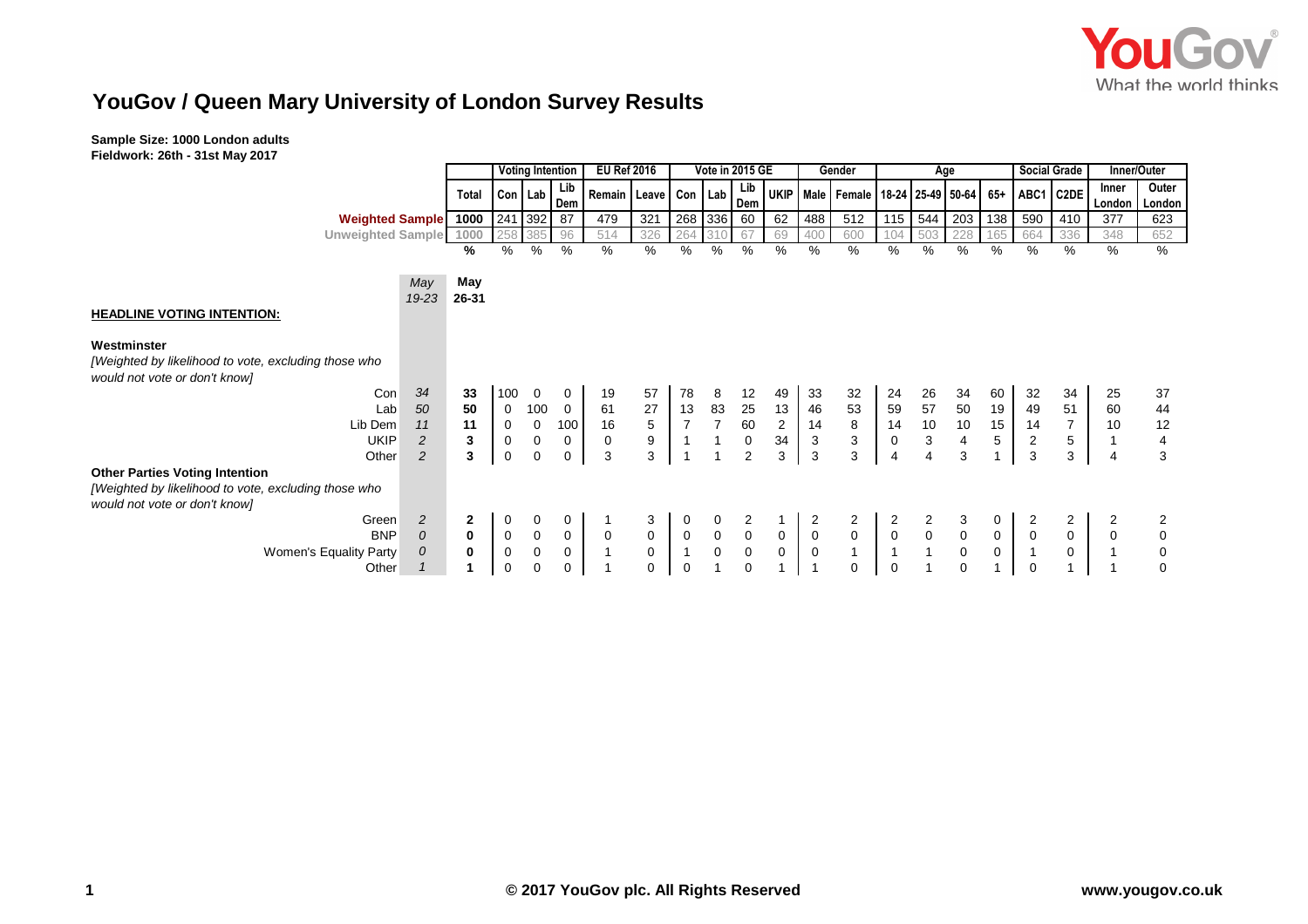

|                                                                                                                                   |                |                      |                | <b>Voting Intention</b><br><b>EU Ref 2016</b><br>Vote in 2015 GE<br>Gender |                |                         |                         |                           |                         |                | Age            |                |                | <b>Social Grade</b> |                         | Inner/Outer      |                |                |                   |                |                         |
|-----------------------------------------------------------------------------------------------------------------------------------|----------------|----------------------|----------------|----------------------------------------------------------------------------|----------------|-------------------------|-------------------------|---------------------------|-------------------------|----------------|----------------|----------------|----------------|---------------------|-------------------------|------------------|----------------|----------------|-------------------|----------------|-------------------------|
|                                                                                                                                   |                | <b>Total</b>         |                | Con Lab                                                                    | Lib            | Remain                  | Leave                   | Con Lab                   |                         | Lib            | <b>UKIP</b>    |                | Male Female    | 18-24               |                         | 25-49 50-64      | $65+$          | ABC1           | C <sub>2</sub> DE | Inner          | Outer                   |
|                                                                                                                                   |                |                      |                |                                                                            | Dem            |                         |                         |                           |                         | Dem            |                |                |                |                     |                         |                  |                |                |                   | London         | Londor                  |
| <b>Weighted Sample</b>                                                                                                            |                | 1000                 | 241            | 392                                                                        | 87             | 479                     | 321                     | 268                       | 336                     | 60             | 62             | 488            | 512            | 115                 | 544                     | 203              | 138            | 590            | 410               | 377            | 623                     |
| Unweighted Sample 1000                                                                                                            |                |                      | 258            | 385                                                                        | 96             | 514                     | 326                     | 264                       | 310                     | 67             | 69             | 400            | 600            | 104                 | 503                     | 228              | 165            | 664            | 336               | 348            | 652                     |
|                                                                                                                                   |                | %                    | $\frac{0}{6}$  | %                                                                          | %              | $\frac{9}{6}$           | %                       | $\frac{9}{6}$             | $\frac{9}{6}$           | $\%$           | $\%$           | $\%$           | %              | %                   | $\%$                    | %                | $\%$           | $\frac{9}{6}$  | $\%$              | %              | $\%$                    |
|                                                                                                                                   | May            | May                  |                |                                                                            |                |                         |                         |                           |                         |                |                |                |                |                     |                         |                  |                |                |                   |                |                         |
|                                                                                                                                   | 19-23          | 26-31                |                |                                                                            |                |                         |                         |                           |                         |                |                |                |                |                     |                         |                  |                |                |                   |                |                         |
| There is a general election on June 8th, which<br>party will you vote for?                                                        |                |                      |                |                                                                            |                |                         |                         |                           |                         |                |                |                |                |                     |                         |                  |                |                |                   |                |                         |
| Conservative                                                                                                                      | 25             | 24                   | 100            | $\mathbf 0$                                                                | 0              | 17                      | 43                      | 62                        | 7                       | 11             | 34             | 25             | 23             | 14                  | 20                      | 28               | 45             | 25             | 23                | 18             | 28                      |
| Labour                                                                                                                            | 38             | 39                   | $\mathbf 0$    | 100                                                                        | $\mathbf 0$    | 53                      | 24                      | 11                        | $72\,$                  | 23             | 11             | 38             | 40             | 41                  | 45                      | 39               | 15             | 40             | 38                | 46             | 35 9 3 3 7 7            |
| <b>Liberal Democrat</b>                                                                                                           | 8              | 9                    | 0              | $\mathbf 0$                                                                | 100            | 14                      | 4                       | $\mathbf 5$               | $\overline{7}$          | 56             | $\mathbf{1}$   | 11             | $\overline{7}$ | 9                   | 8                       | 8                | 11             | 11             | 5                 | 9              |                         |
| UK Independence Party (UKIP)                                                                                                      | $\overline{2}$ | $\overline{2}$       | $\mathbf 0$    | $\overline{0}$                                                             | $\mathbf 0$    | $\mathbf 0$             | $\overline{7}$          | $\mathbf{1}$              | $\mathbf{1}$            | $\pmb{0}$      | 23             | $\overline{c}$ | $\overline{2}$ | $\mathbf 0$         | $\sqrt{2}$              | 3                | 3              | $\overline{1}$ | 3                 | $\mathbf 0$    |                         |
| Some other party                                                                                                                  | $\overline{2}$ | 3                    | 0              | $\mathbf 0$                                                                | $\mathbf 0$    | $\boldsymbol{2}$        | 3                       | $\mathbf{1}$              | $\mathbf{1}$            | $\overline{2}$ | $\overline{2}$ | 3              | 3              | $\,6\,$             | $\mathbf{3}$            | $\sqrt{2}$       | $\mathbf{1}$   | 3              | 3                 | $\overline{4}$ |                         |
| Would not vote                                                                                                                    | 9              | 8                    | $\mathbf 0$    | $\mathbf 0$                                                                | $\mathbf 0$    | $\mathbf 2$             | 4                       | $\boldsymbol{2}$          | 3                       | $\mathbf 0$    | 5              | 6              | 11             | 14                  | $\boldsymbol{9}$        | $\,6$            | 5              | $\overline{7}$ | 11                | 10             |                         |
| Don't know                                                                                                                        | 16             | 14                   | $\mathbf 0$    | $\overline{0}$                                                             | 0              | 12                      | 16                      | 19                        | 9                       | 8              | 24             | 14             | 15             | 16                  | 12                      | 14               | 20             | 12             | 17                | 13             | 15                      |
| And which of these parties will you vote for?<br>[This question was only asked to those who selected<br>'some other party'; n=30] |                |                      |                |                                                                            |                |                         |                         |                           |                         |                |                |                |                |                     |                         |                  |                |                |                   |                |                         |
| Green                                                                                                                             | 50             | 66                   | 0              | 0                                                                          | 0              | 55                      | 93                      | 28                        | 39                      | 100            | 38             | 56             | 77             | 39                  | 70                      | 100              | 26             | 63             | 70                | 64             | 67                      |
| <b>British National Party (BNP)</b>                                                                                               | $\overline{O}$ | 0                    | 0              | 0                                                                          | 0              | 0                       | 0                       | 0                         | $\cal O$                | 0              | 0              | 0              | 0              | 0                   | 0                       | 0                | 0              | 0              | 0                 | 0              | ${\cal O}$              |
| <b>Women's Equality Party</b>                                                                                                     | 0              | 11                   | 0              | 0                                                                          | 0              | 18                      | ${\cal O}$              | 72                        | ${\cal O}$              | 0              | 0              | 0              | 23             | 9                   | 14                      | 0                | 0              | 16             | 0                 | 19             | $\boldsymbol{4}$        |
| Some other party                                                                                                                  | 27             | 15                   | 0              | ${\cal O}$                                                                 | 0              | 28                      | $\overline{7}$          | 0                         | 61                      | ${\cal O}$     | 62             | 29             | 0              | 14                  | 15                      | ${\cal O}$       | 74             | 8              | 30                | 17             | 15                      |
| Don't know                                                                                                                        | 23             | 8                    | 0              | 0                                                                          | 0              | 0                       | 0                       | 0                         | 0                       | 0              | 0              | 16             | 0              | 38                  | 0                       | 0                | 0              | 13             | 0                 | 0              | 15                      |
| On a scale of 0 (certain NOT to vote) to 10                                                                                       |                |                      |                |                                                                            |                |                         |                         |                           |                         |                |                |                |                |                     |                         |                  |                |                |                   |                |                         |
| (absolutely certain to vote), how likely are you to                                                                               |                |                      |                |                                                                            |                |                         |                         |                           |                         |                |                |                |                |                     |                         |                  |                |                |                   |                |                         |
| vote in the general election on June 8th?                                                                                         |                |                      |                |                                                                            |                |                         |                         |                           |                         |                |                |                |                |                     |                         |                  |                |                |                   |                |                         |
| 0 - Certain NOT to vote                                                                                                           | 8              | 8                    |                |                                                                            | 5              | 2                       | 2                       | 2                         |                         | 0              | 4              | 6              | 10             | 13                  | 9                       | 6                | 5              |                | 10                | 12             | 6                       |
|                                                                                                                                   | $\mathbf{1}$   | $\mathbf{0}$         | $\mathbf 0$    | $\overline{0}$                                                             | 0              | $\mathbf 0$             | $\mathbf{1}$            | $\pmb{0}$                 | $\mathbf 0$             | $\pmb{0}$      | $\mathbf 0$    | 0              | 0              | $\mathbf 0$         | $\overline{0}$          | 0                | 3              | $\mathbf 0$    | $\mathbf 0$       | 0              | $\mathbf{1}$            |
| 2                                                                                                                                 | $\mathbf{1}$   | $\mathbf{1}$         | $\mathbf 0$    | $\pmb{0}$                                                                  | $\mathbf 0$    | $\pmb{0}$               | 3                       | $\mathbf{1}$              | $\mathbf{1}$            | $\mathbf 0$    | 6              | 2              | $\mathbf{1}$   | $\overline{4}$      | $\mathbf{1}$            | $\mathbf 0$      | $\overline{2}$ | $\overline{1}$ | $\mathbf{1}$      | 0              | 2<br>2<br>2<br>6<br>1   |
| 3                                                                                                                                 | $\mathbf{1}$   | $\blacktriangleleft$ | $\mathbf 0$    | $\overline{1}$                                                             | 0              | $\mathbf{1}$            | $\overline{c}$          | $\mathbf 0$               | $\sqrt{2}$              | $\pmb{0}$      | $\mathbf 0$    | $\mathbf{1}$   | $\mathbf{1}$   | $\mathbf{1}$        | $\mathbf{1}$            | $\mathbf{1}$     | $\Omega$       | $\overline{1}$ | $\mathbf{1}$      | 0              |                         |
|                                                                                                                                   | $\mathbf{1}$   | $\mathbf{1}$         | 0              | $\pmb{0}$                                                                  | 0              | $\boldsymbol{2}$        | $\mathbf{1}$            | $\ensuremath{\mathsf{3}}$ | $\pmb{0}$               | $\mathbf 0$    | 3              | 3              | 0              | $\sqrt{2}$          | $\mathbf 2$             | $\mathbf{1}$     | $\mathbf{1}$   | $\overline{1}$ | 2                 | 0              |                         |
| 5                                                                                                                                 | 6              | 6                    | 3              | $\mathsf 3$                                                                | 8              | $\mathsf 3$             | 8                       | 5                         | $\overline{4}$          | $\sqrt{2}$     | 11             | 6              | 6              | $\,6$               | $\overline{7}$          | $\overline{4}$   | 6              | $\overline{4}$ | 9                 | $\overline{7}$ |                         |
| 6                                                                                                                                 | 3              | $\mathbf{2}$         | $\mathbf 0$    | $\mathbf{3}$                                                               | 0              | $\boldsymbol{2}$        | $\mathbf 2$             | $\pmb{0}$                 | $\mathbf 2$             | $\mathsf 3$    | $\mathbf{1}$   | 2              | $\mathbf{1}$   | $\mathbf{1}$        | $\sqrt{2}$              | $\boldsymbol{2}$ | $\mathbf{1}$   | $\overline{1}$ | 2                 | $\overline{c}$ |                         |
|                                                                                                                                   | 5              | 4                    | 5              | $\mathbf 2$                                                                | $\overline{4}$ | $\overline{\mathbf{4}}$ | $\overline{\mathbf{4}}$ | $\mathbf 5$               | $\overline{\mathbf{4}}$ | $\mathbf{1}$   | 5              | 3              | 5              | 8                   | $\overline{\mathbf{4}}$ | $\overline{c}$   | $\overline{4}$ | 4              | 4                 | 4              | $\overline{\mathbf{4}}$ |
| 8                                                                                                                                 | $\overline{7}$ | 5                    | $\overline{2}$ | $\sqrt{5}$                                                                 | 4              | 5                       | $\overline{c}$          | $\overline{4}$            | 5                       | $\mathbf{1}$   | $\overline{2}$ | 5              | $\overline{4}$ | 5                   | $6\phantom{1}6$         | $\overline{c}$   | 3              | 4              | 5                 | $\mathbf 5$    | $\overline{\mathbf{4}}$ |
| 9                                                                                                                                 | 9              | 9                    | 10             | 10                                                                         | 9              | 11                      | $\overline{7}$          | 11                        | 9                       | 11             | 2              | 10             | 8              | 5                   | 10                      | 10               | 6              | 9              | 9                 | 8              | 10                      |
| 10 - Absolutely certain to vote, or have already voted<br>by post                                                                 | 58             | 62                   | 78             | 75                                                                         | 71             | 71                      | 68                      | 69                        | 72                      | 82             | 66             | 62             | 62             | 54                  | 58                      | 73               | 69             | 67             | 56                | 62             | 62                      |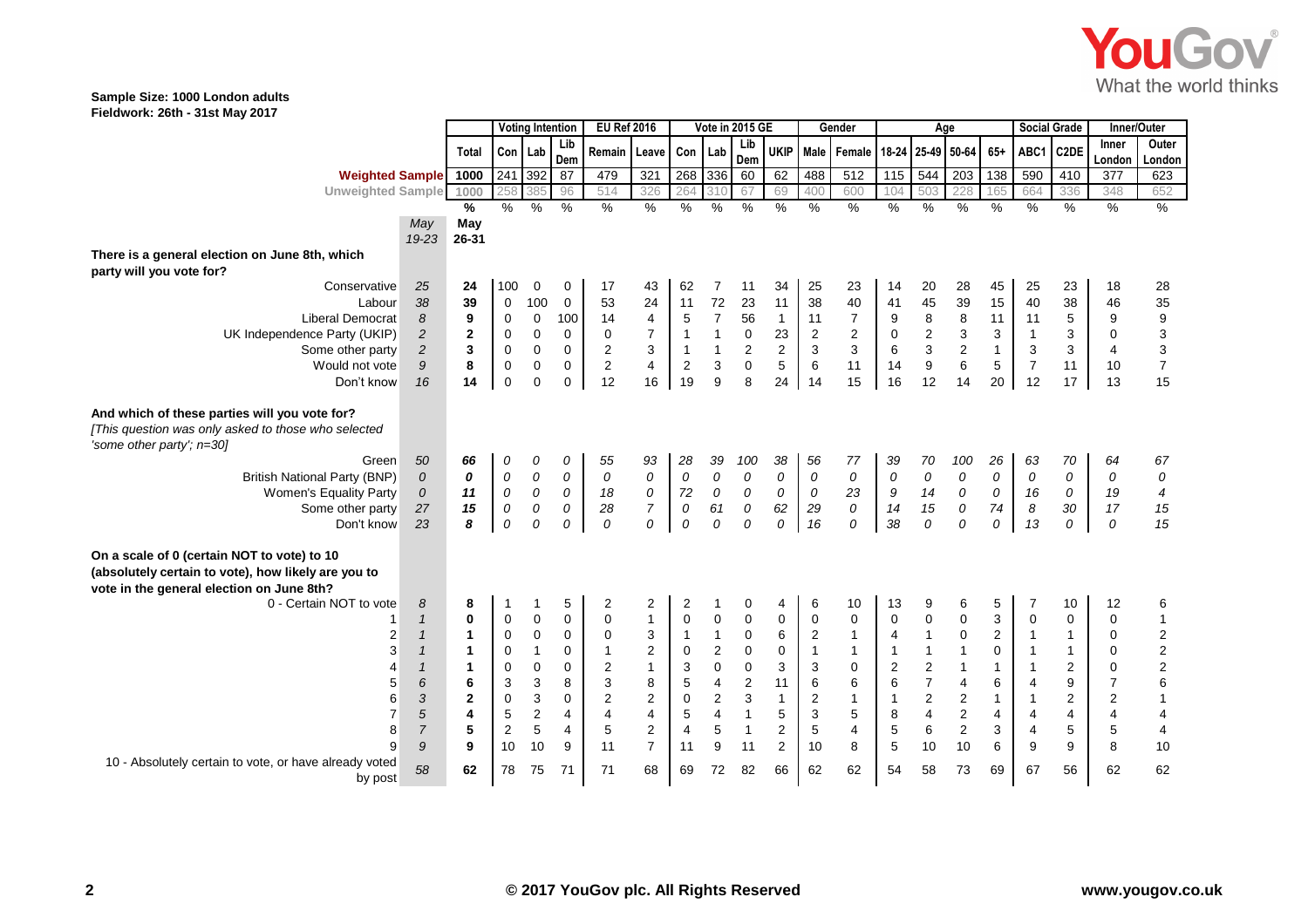

|                                                     |           |                | <b>Voting Intention</b><br><b>EU Ref 2016</b> |                |              | Vote in 2015 GE |                |      |       |                | Gender         | Age  |                |     |                | <b>Social Grade</b> |       | Inner/Outer    |                   |        |        |
|-----------------------------------------------------|-----------|----------------|-----------------------------------------------|----------------|--------------|-----------------|----------------|------|-------|----------------|----------------|------|----------------|-----|----------------|---------------------|-------|----------------|-------------------|--------|--------|
|                                                     |           |                | Con Lab                                       |                | Lib          | Remain          |                | Con  |       | Lib            | <b>UKIP</b>    | Male |                |     | 18-24 25-49    | 50-64               | $65+$ | ABC1           | C <sub>2</sub> DE | Inner  | Outer  |
|                                                     |           | Total          |                                               |                | Dem          |                 | Leave          |      | Lab   | Dem            |                |      | Female         |     |                |                     |       |                |                   | London | London |
| <b>Weighted Sample</b>                              |           | 1000           | 241 392                                       |                | 87           | 479             | 321            | 268  | $336$ | 60             | 62             | 488  | 512            | 115 | 544            | 203                 | 138   | 590            | 410               | 377    | 623    |
| <b>Unweighted Sample</b>                            |           | 1000           | 258                                           | 385            | 96           | 514             | 326            | 264  | 310   | 67             | 69             | 400  | 600            | 104 | 503            | 228                 | 165   | 664            | 336               | 348    | 652    |
|                                                     |           | %              | $\%$                                          | $\%$           | $\%$         | %               | %              | $\%$ | $\%$  | $\%$           | $\%$           | $\%$ | $\%$           | %   | %              | $\%$                | $\%$  | $\%$           | $\%$              | $\%$   | $\%$   |
|                                                     | May       | May            |                                               |                |              |                 |                |      |       |                |                |      |                |     |                |                     |       |                |                   |        |        |
|                                                     | $19 - 23$ | 26-31          |                                               |                |              |                 |                |      |       |                |                |      |                |     |                |                     |       |                |                   |        |        |
| Which of the following do you think would make      |           |                |                                               |                |              |                 |                |      |       |                |                |      |                |     |                |                     |       |                |                   |        |        |
| the best Prime Minister?                            |           |                |                                               |                |              |                 |                |      |       |                |                |      |                |     |                |                     |       |                |                   |        |        |
| Theresa May                                         | 38        | 34             | 96                                            | 4              | 24           | 25              | 56             | 76   | 12    | 24             | 58             | 39   | 30             | 23  | 29             | 40                  | 56    | 37             | 30                | 27     | 39     |
| Jeremy Corbyn                                       | 32        | 37             | $\mathbf 0$                                   | 75             | 35           | 50              | 19             | 6    | 64    | 38             | 11             | 38   | 36             | 49  | 42             | 30                  | 19    | 40             | 34                | 41     | 34     |
| Not sure                                            | 31        | 29             | $\overline{4}$                                | 20             | 41           | 25              | 25             | 19   | 25    | 38             | 31             | 23   | 33             | 28  | 29             | 30                  | 25    | 23             | 36                | 31     | 27     |
|                                                     |           |                |                                               |                |              |                 |                |      |       |                |                |      |                |     |                |                     |       |                |                   |        |        |
| Do you think that Sadiq Khan is doing well or badly |           |                |                                               |                |              |                 |                |      |       |                |                |      |                |     |                |                     |       |                |                   |        |        |
| as Mayor of London?                                 |           |                |                                               |                |              |                 |                |      |       |                |                |      |                |     |                |                     |       |                |                   |        |        |
| Very well                                           | 16        | 18             | 9                                             | 25             | 37           | 27              | $\overline{7}$ | 9    | 28    | 32             | 8              | 18   | 17             | 19  | 18             | 20                  | 11    | 21             | 13                | 21     | 16     |
| <b>Fairly well</b>                                  | 40        | 43             | 39                                            | 52             | 52           | 52              | 34             | 45   | 45    | 54             | 13             | 40   | 45             | 45  | 44             | 40                  | 40    | 46             | 37                | 45     | 41     |
| <b>TOTAL WELL</b>                                   | 56        | 61             | 48                                            | 77             | 89           | 79              | 41             | 54   | 73    | 86             | 21             | 58   | 62             | 64  | 62             | 60                  | 51    | 67             | 50                | 66     | 57     |
| Fairly badly                                        | 15        | 13             | 24                                            | $\overline{7}$ | 5            | $\overline{7}$  | 22             | 21   | 9     | 8              | 21             | 16   | 10             | 9   | 12             | 13                  | 16    | 10             | 16                | 11     | 14     |
| Very badly                                          | 9         | $\overline{7}$ | 11                                            | 3              | $\mathbf{1}$ | 2               | 17             | 8    | 3     | $\overline{2}$ | 42             | 11   | $\overline{4}$ | 3   | $\overline{7}$ | 9                   | 10    | $\overline{7}$ | 8                 | 5      | 8      |
| <b>TOTAL BADLY</b>                                  | 24        | 20             | 35                                            | 10             | 6            | 9               | 39             | 29   | 12    | 10             | 63             | 27   | 14             | 12  | 19             | 22                  | 26    | 17             | 24                | 16     | 22     |
| Don't know                                          | 20        | 20             | 16                                            | 13             | 5            | 12              | 21             | 17   | 15    | 4              | 18             | 15   | 24             | 23  | 19             | 18                  | 22    | 16             | 26                | 19     | 20     |
|                                                     |           |                |                                               |                |              |                 |                |      |       |                |                |      |                |     |                |                     |       |                |                   |        |        |
| How much, if at all, would you trust the following  |           |                |                                               |                |              |                 |                |      |       |                |                |      |                |     |                |                     |       |                |                   |        |        |
| to make the right decisions about keeping Britain   |           |                |                                               |                |              |                 |                |      |       |                |                |      |                |     |                |                     |       |                |                   |        |        |
| safe from terrorism?                                |           |                |                                               |                |              |                 |                |      |       |                |                |      |                |     |                |                     |       |                |                   |        |        |
| Theresa May                                         |           |                |                                               |                |              |                 |                |      |       |                |                |      |                |     |                |                     |       |                |                   |        |        |
| Trust a lot                                         |           | 11             | 35                                            | $\overline{c}$ | 5            | 6               | 23             | 25   | 5     | 8              | 21             | 12   | 10             | 7   | 8              | 13                  | 21    | 10             | 12                | 7      | 14     |
| Trust a fair amount                                 |           | 31             | 56                                            | 18             | 40           | 29              | 39             | 49   | 22    | 40             | 31             | 32   | 30             | 26  | 29             | 31                  | 39    | 34             | 26                | 26     | 34     |
| <b>TOTAL TRUST</b>                                  |           | 42             | 91                                            | 20             | 45           | 35              | 62             | 74   | 27    | 48             | 52             | 44   | 40             | 33  | 37             | 44                  | 60    | 44             | 38                | 33     | 48     |
| Would not trust very much                           |           | 20             | 5                                             | 24             | 35           | 26              | 12             | 12   | 25    | 26             | 22             | 20   | 19             | 15  | 20             | 22                  | 19    | 20             | 19                | 21     | 18     |
| Would not trust at all                              |           | 26             | $\overline{2}$                                | 44             | 19           | 30              | 17             | 6    | 38    | 24             | 24             | 27   | 25             | 32  | 29             | 25                  | 12    | 25             | 27                | 31     | 23     |
| <b>TOTAL WOULD NOT TRUST</b>                        |           | 46             | $\overline{7}$                                | 68             | 54           | 56              | 29             | 18   | 63    | 50             | 46             | 47   | 44             | 47  | 49             | 47                  | 31    | 45             | 46                | 52     | 41     |
| Don't know                                          |           | 13             | $\mathbf{3}$                                  | 12             | 1            | 8               | 10             | 9    | 10    | $\overline{1}$ | $\overline{2}$ | 9    | 16             | 20  | 14             | 9                   | 8     | 10             | 16                | 15     | 11     |
| Jeremy Corbyn                                       |           |                |                                               |                |              |                 |                |      |       |                |                |      |                |     |                |                     |       |                |                   |        |        |
| Trust a lot                                         |           | 14             | 0                                             | 30             | 9            | 19              | 5              | -1   | 24    | 12             | 9              | 17   | 11             | 18  | 17             | 10                  | 5     | 13             | 15                | 18     | 11     |
| Trust a fair amount                                 |           | 27             | 6                                             | 43             | 37           | 35              | 14             | 10   | 39    | 30             | 13             | 24   | 29             | 34  | 28             | 21                  | 22    | 32             | 19                | 27     | 26     |
| <b>TOTAL TRUST</b>                                  |           | 41             | 6                                             | 73             | 46           | 54              | 19             | 11   | 63    | 42             | 22             | 41   | 40             | 52  | 45             | 31                  | 27    | 45             | 34                | 45     | 37     |
| Would not trust very much                           |           | 21             | 29                                            | 13             | 32           | 20              | 23             | 29   | 17    | 37             | 20             | 18   | 23             | 11  | 19             | 29                  | 21    | 21             | 20                | 17     | 23     |
| Would not trust at all                              |           | 26             | 61                                            | 4              | 21           | 19              | 44             | 53   | 9     | 16             | 55             | 32   | 20             | 16  | 22             | 32                  | 42    | 24             | 28                | 21     | 29     |
| TOTAL WOULD NOT TRUST                               |           | 47             | 90                                            | 17             | 53           | 39              | 67             | 82   | 26    | 53             | 75             | 50   | 43             | 27  | 41             | 61                  | 63    | 45             | 48                | 38     | 52     |
| Don't know                                          |           | 13             | $\overline{4}$                                | 11             | 2            | $\overline{7}$  | 12             | 8    | 11    | 6              | 3              | 9    | 17             | 21  | 14             | 9                   | 10    | 10             | 17                | 16     | 11     |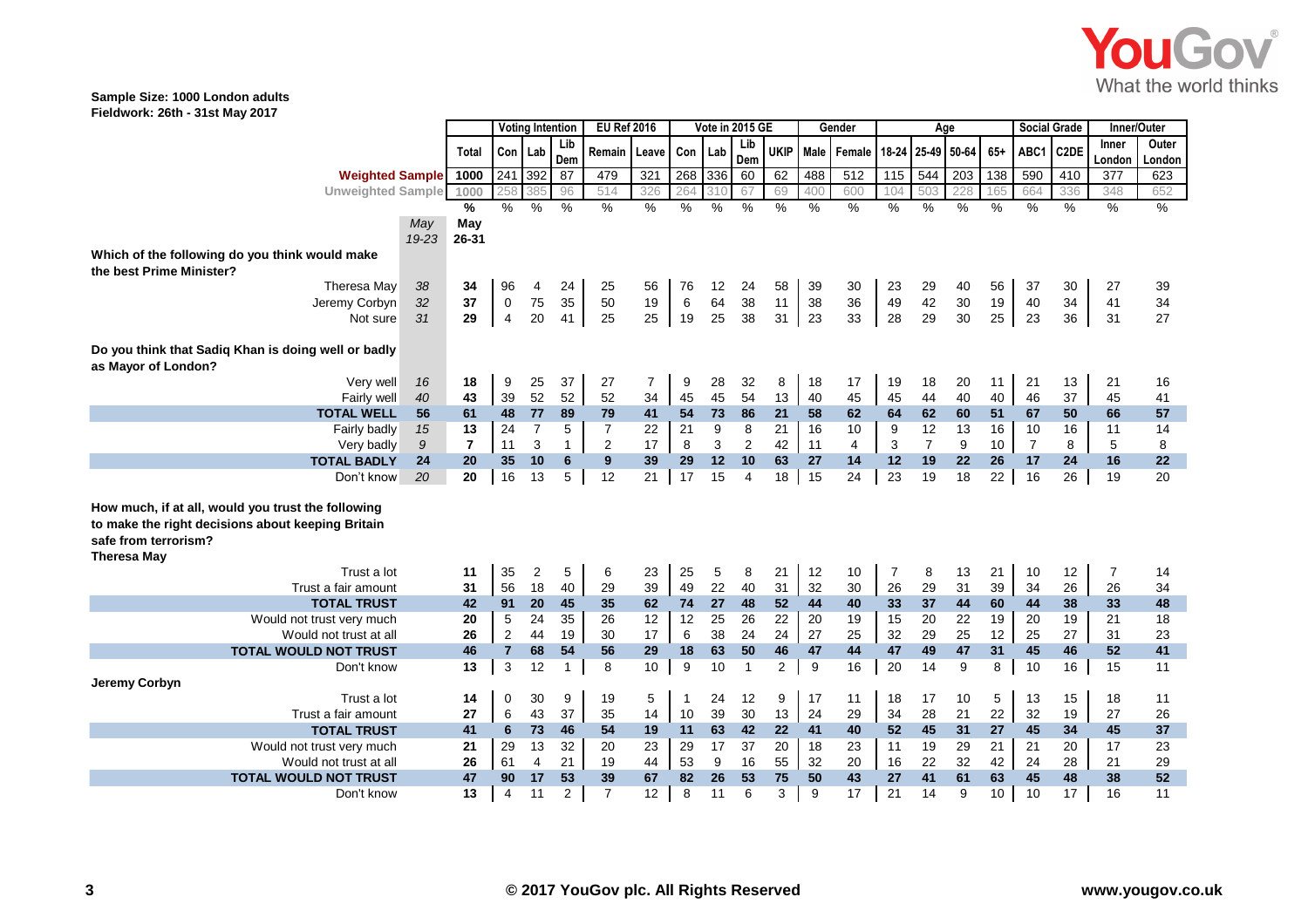

|                                                                                                                                                                                                                                                                                                                                                                                                 |                  | <b>Voting Intention</b> |               |              | <b>EU Ref 2016</b>        |               | Vote in 2015 GE         |               |                           |                      |               | Gender        | Age            |               |                |                            | <b>Social Grade</b>        |               | Inner/Outer                |                |          |
|-------------------------------------------------------------------------------------------------------------------------------------------------------------------------------------------------------------------------------------------------------------------------------------------------------------------------------------------------------------------------------------------------|------------------|-------------------------|---------------|--------------|---------------------------|---------------|-------------------------|---------------|---------------------------|----------------------|---------------|---------------|----------------|---------------|----------------|----------------------------|----------------------------|---------------|----------------------------|----------------|----------|
|                                                                                                                                                                                                                                                                                                                                                                                                 |                  | Total                   | Con   Lab     |              | Lib                       | Remain        | Leave                   | Con           | Lab                       | Lib                  | <b>UKIP</b>   |               | Male Female    | 18-24 25-49   |                | 50-64                      | $65+$                      | ABC1          | C <sub>2</sub> DE          | Inner          | Outer    |
|                                                                                                                                                                                                                                                                                                                                                                                                 |                  |                         |               |              | Dem                       |               |                         |               |                           | Dem                  |               |               |                |               |                |                            |                            |               |                            | London         | London   |
| <b>Weighted Sample</b>                                                                                                                                                                                                                                                                                                                                                                          |                  | 1000                    | 241           | 392          | 87                        | 479           | 321                     | 268           | 336                       | 60                   | 62            | 488           | 512            | 115           | 544            | 203                        | 138                        | 590           | 410                        | 377            | 623      |
| <b>Unweighted Sample</b>                                                                                                                                                                                                                                                                                                                                                                        |                  | 1000                    | 258           | 385          | 96                        | 514           | 326                     | 264           | 310                       | 67                   | 69            | 400           | 600            | 104           | 503            | 228                        | 165                        | 664           | 336                        | 348            | 652      |
|                                                                                                                                                                                                                                                                                                                                                                                                 |                  | $\frac{0}{0}$           | $\frac{9}{6}$ | $\%$         | $\frac{0}{0}$             | $\frac{1}{2}$ | %                       | $\%$          | $\%$                      | $\frac{0}{0}$        | %             | $\frac{0}{0}$ | $\%$           | %             | %              | $\%$                       | %                          | $\frac{9}{6}$ | %                          | %              | %        |
| <b>Sadiq Khan</b>                                                                                                                                                                                                                                                                                                                                                                               |                  |                         |               |              |                           |               |                         |               |                           |                      |               |               |                |               |                |                            |                            |               |                            |                |          |
| Trust a lot                                                                                                                                                                                                                                                                                                                                                                                     |                  | 14                      | 5             | 22           | 31                        | 24            | $\overline{\mathbf{c}}$ | 6             | 23                        | 25                   | 3             | 15            | 14             | 20            | 16             | 13                         | 8                          | 18            | 10                         | 18             | 12       |
| Trust a fair amount                                                                                                                                                                                                                                                                                                                                                                             |                  | 37                      | 32            | 46           | 52                        | 46            | 27                      | 36            | 42                        | 55                   | 18            | 35            | 37             | 38            | 37             | 36                         | 33                         | 40            | 31                         | 40             | 35       |
| <b>TOTAL TRUST</b>                                                                                                                                                                                                                                                                                                                                                                              |                  | 51                      | 37            | 68           | 83                        | 70            | 29                      | 42            | 65                        | 80                   | 21            | 50            | 51             | 58            | 53             | 49                         | 41                         | 58            | 41                         | 58             | 47       |
| Would not trust very much                                                                                                                                                                                                                                                                                                                                                                       |                  | 15                      | 24            | 12           | 12                        | 12            | 20                      | 21            | 13                        | 12                   | 12            | 19            | 12             | 10            | 14             | 20                         | 16                         | 15            | 16                         | 12             | 17       |
| Would not trust at all                                                                                                                                                                                                                                                                                                                                                                          |                  | 15                      | 29            | 6            | $\overline{c}$            | 4             | 34                      | 24            | $\overline{7}$            | $\overline{2}$       | 56            | 18            | 13             | 5             | 14             | 16                         | 26                         | 12            | 20                         | 11             | 18       |
| <b>TOTAL WOULD NOT TRUST</b>                                                                                                                                                                                                                                                                                                                                                                    |                  | 30                      | 53            | 18           | $14$                      | 16            | 54                      | 45            | 20                        | 14                   | 68            | 37            | 25             | 15            | 28             | 36                         | 42                         | 27            | 36                         | 23             | 35       |
| Don't know                                                                                                                                                                                                                                                                                                                                                                                      |                  | 19                      | 12            | 15           | 3                         | 13            | 17                      | 13            | 17                        | 5                    | 11            | 12            | 25             | 27            | 18             | 15                         | 18                         | 15            | 24                         | 20             | 18       |
| Has the bombing in Manchester this week made<br>you change the way you will vote at the general<br>election on 8th June, or will you vote the same<br>way?<br>I have changed how I intend to vote as a result of the<br>bombing and the way politicians have responded<br>I have not changed how I intend to vote as a result of<br>the bombing or how politicians have responded<br>Don't know |                  | 3<br>85<br>12           | 95<br>3       | 3<br>93<br>4 | 0<br>93<br>$\overline{7}$ | 2<br>89<br>8  | 5<br>86<br>9            | 3<br>88<br>10 | 3<br>90<br>$\overline{7}$ | 96<br>$\overline{2}$ | 8<br>72<br>20 | 4<br>83<br>13 | 3<br>87<br>11  | 5<br>78<br>16 | 3<br>85<br>12  | $\overline{2}$<br>87<br>11 | $\overline{2}$<br>86<br>11 | 4<br>89<br>8  | $\overline{2}$<br>79<br>18 | 1<br>86<br>13  | 84<br>12 |
| When it comes to GENERAL elections, people<br>decide how to cast their vote for a number of<br>different reasons. Which of the following reasons<br>is MOST important to you when deciding which<br>party to vote for?                                                                                                                                                                          | May<br>$19 - 23$ | May<br>$26 - 31$        |               |              |                           |               |                         |               |                           |                      |               |               |                |               |                |                            |                            |               |                            |                |          |
| What each of the national political parties stand for in                                                                                                                                                                                                                                                                                                                                        | 38               | 31                      | 28            | 36           | 33                        | 38            | 28                      | 29            | 36                        | 46                   | 30            | 31            | 30             | 22            | 32             | 39                         | 20                         | 33            | 28                         | 32             | 30       |
| terms of values and priorities                                                                                                                                                                                                                                                                                                                                                                  |                  |                         |               |              |                           |               |                         |               |                           |                      |               |               |                |               |                |                            |                            |               |                            |                |          |
| The specific detailed policies offered by each of the<br>national political parties                                                                                                                                                                                                                                                                                                             | 26               | 24                      | 21            | 30           | 23                        | 25            | 21                      | 26            | 21                        | 19                   | 23            | 25            | 23             | 23            | 26             | 22                         | 20                         | 26            | 22                         | 25             | 23       |
| The leaders of the national political parties and which<br>one I think would be the best Prime Minister for the<br>country                                                                                                                                                                                                                                                                      | 11               | 17                      | 36            | 11           | 10                        | 15            | 24                      | 24            | 15                        | 9                    | 27            | 15            | 18             | 16            | 14             | 19                         | 26                         | 18            | 16                         | 13             | 19       |
| The local candidates put forward in my constituency<br>and which I think would be the best MP                                                                                                                                                                                                                                                                                                   | 6                | $\overline{7}$          | 7             | 8            | 20                        | 9             | 6                       | 7             | 10                        | 15                   | 2             | 8             | $\overline{7}$ | 3             | $\overline{7}$ | 9                          | 10                         | 6             | 8                          | 6              | 8        |
| The local issues in my own constituency, and what                                                                                                                                                                                                                                                                                                                                               | $\overline{4}$   | 6                       | 2             | 7            | 12                        | 6             | 5                       |               | 8                         | 9                    | 1             | 6             | 5              | 10            | 6              | 3                          | 6                          | 6             | 4                          | $\overline{7}$ | 5        |
| local parties say they will do about them<br>Don't know                                                                                                                                                                                                                                                                                                                                         | 16               | 16                      | 6             |              |                           | 8             | 16                      | 12            | 10                        | $\overline{2}$       | 16            | 15            | 17             | 27            | 16             | 8                          | 18                         | 11            | 23                         | 18             | 15       |
|                                                                                                                                                                                                                                                                                                                                                                                                 |                  |                         |               |              |                           |               |                         |               |                           |                      |               |               |                |               |                |                            |                            |               |                            |                |          |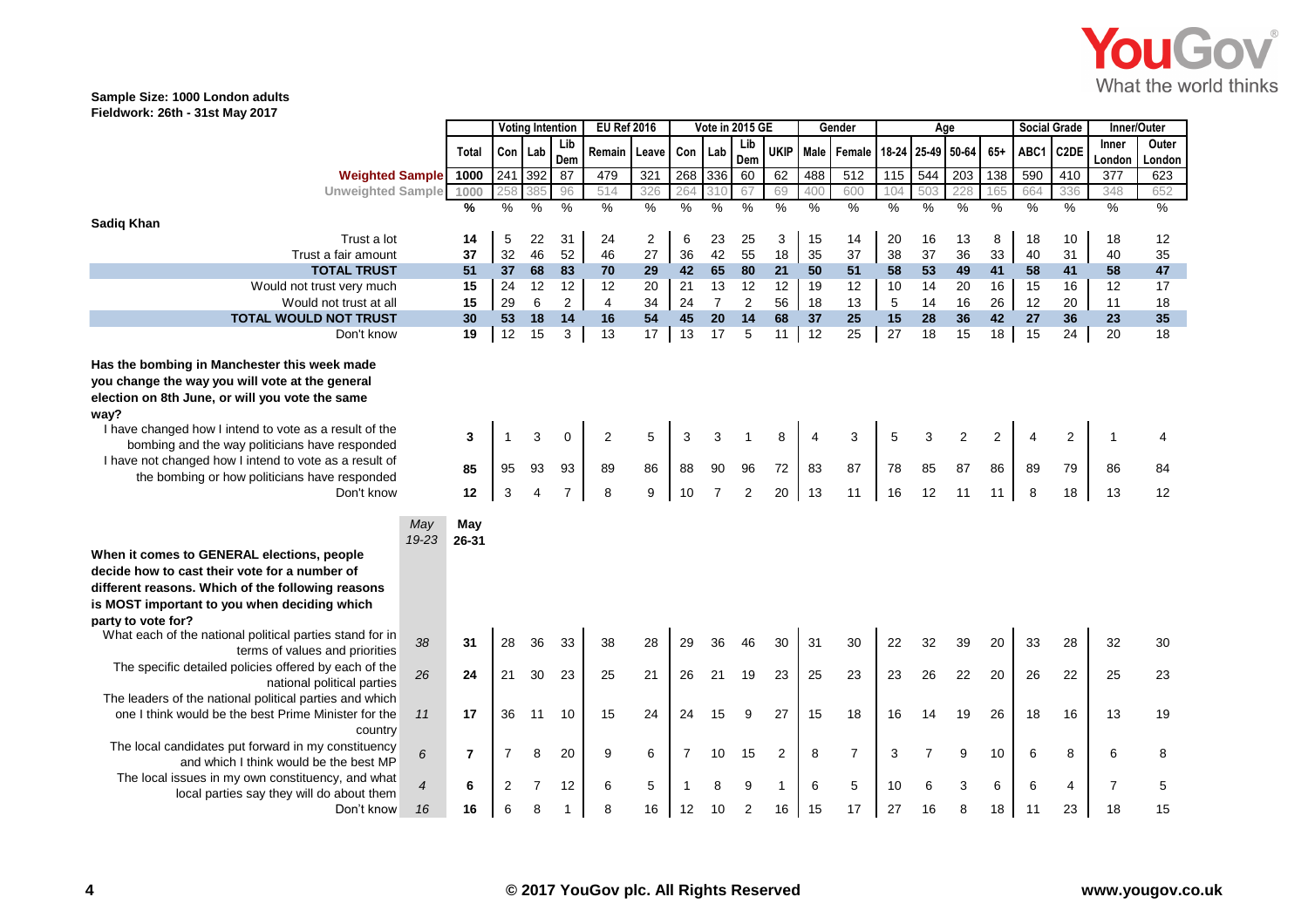

|                                                                                                    |       | <b>Voting Intention</b>                       |            |     | <b>EU Ref 2016</b>       | Vote in 2015 GE |         |    |                   |    | Gender | Age                                                |     |     |         | <b>Social Grade</b> |           | Inner/Outer |                 |                 |
|----------------------------------------------------------------------------------------------------|-------|-----------------------------------------------|------------|-----|--------------------------|-----------------|---------|----|-------------------|----|--------|----------------------------------------------------|-----|-----|---------|---------------------|-----------|-------------|-----------------|-----------------|
|                                                                                                    | Total | $\vert$ Con $\vert$ Lab $\vert$ Dem $\vert$ r |            | Lib | Remain Leave Con Lab Dem |                 |         |    | Lib               |    |        | UKIP   Male   Female   18-24   25-49   50-64   65+ |     |     |         |                     | ABC1 C2DE |             | Inner<br>London | Outer<br>London |
| <b>Weighted Sample</b>                                                                             | 1000  |                                               | 241 392 87 |     | 479                      | 321             | 268 336 |    | - 60              | 62 | 488    | 512                                                | 115 | 544 | 203 138 |                     | 590       | 410         | 377             | 623             |
| <b>Unweighted Sample</b>                                                                           | 1000  |                                               |            | 96  | 514                      | 326             | 264     |    |                   | 69 |        |                                                    |     |     | 228     | 165                 | 664       | 336         | 348             | 652             |
|                                                                                                    | ℅     | %                                             | %          | %   | %                        | %               | ℅       | ℅  | %                 | %  | %      | %                                                  | %   | %   | %       | ℅                   | %         | %           | ℅               | %               |
| May                                                                                                | May   |                                               |            |     |                          |                 |         |    |                   |    |        |                                                    |     |     |         |                     |           |             |                 |                 |
| 19-23                                                                                              | 26-31 |                                               |            |     |                          |                 |         |    |                   |    |        |                                                    |     |     |         |                     |           |             |                 |                 |
| Generally speaking, do you think of yourself as<br>Labour, Conservative, Liberal Democrat or what? |       |                                               |            |     |                          |                 |         |    |                   |    |        |                                                    |     |     |         |                     |           |             |                 |                 |
| 21<br>Conservative                                                                                 | 21    | 68                                            | 4          | 9   | 17                       | 34              | 64      |    | 5                 | 14 | 23     | 19                                                 | 11  | 18  | 24      | 35                  | 26        | 15          | 14              | 25              |
| 35<br>Labour                                                                                       | 34    | 6                                             | 67         | 26  | 47                       | 19              | 4       | 73 | $12 \overline{ }$ | 9  | 33     | 34                                                 | 32  | 35  | 37      | 27                  | 33        | 35          | 42              | 29              |
| Liberal Democrat<br>8                                                                              | 8     | 3                                             |            | 48  | 12                       | 5               | 5       | 4  | 58                |    | 10     |                                                    | 9   | 10  | 6       |                     | 12        | 4           | 10              | 8               |
| United Kingdom Independence Party (UKIP)<br>2                                                      | 4     | 3                                             | 0          |     | 0                        | 10              |         |    | 3                 | 38 |        | 3                                                  |     | 3   |         | 5                   | 2         | 6           |                 |                 |
| 2<br>Green Party                                                                                   | 3     | 0                                             |            |     |                          | $\overline{2}$  |         | 2  |                   |    | 3      | 3                                                  |     |     |         |                     | 3         | 3           |                 |                 |
| Other party                                                                                        | 0     | 0                                             | 0          |     | 0                        | 0               |         | 0  |                   |    | 0      | 0                                                  |     | 0   | 0       |                     |           |             |                 |                 |
| 21<br>No - None                                                                                    | 20    | 14                                            | 13         | 11  | 13                       | 22              | 15      | 12 | 18                | 28 | 20     | 21                                                 | 23  | 22  | 15      | 19                  | 17        | 25          | 20              | 20              |
| 8<br>Don't know                                                                                    | 9     | 6                                             |            | 4   | 8                        | 8               | 11      | 6  |                   |    | 5      | 13                                                 | 18  | 9   |         | 6                   |           | 12          | 9               | 10              |